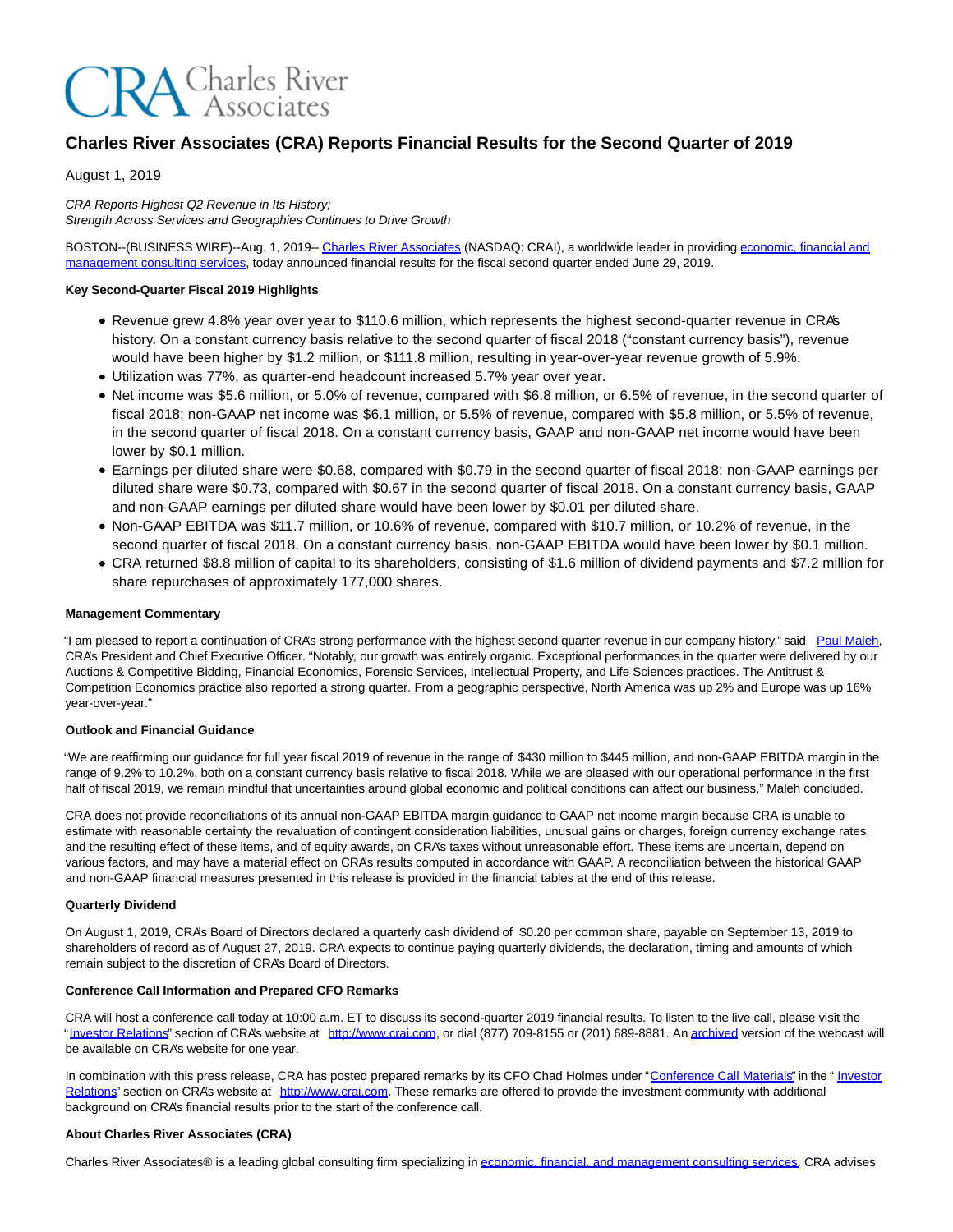clients on economic and financial matters pertaining to litigation and regulatory proceedings, and guides corporations through critical business strategy and performance-related issues. Since 1965, clients have engaged CRA for its unique combination of functional expertise and industry knowledge, and for its objective solutions to complex problems. Headquartered in Boston, CRA has offices throughout the world. Detailed information about Charles River Associates, a registered trade name of CRA International, Inc., is available a[t www.crai.com.](https://cts.businesswire.com/ct/CT?id=smartlink&url=http%3A%2F%2Fwww.crai.com&esheet=52024495&newsitemid=20190801005534&lan=en-US&anchor=www.crai.com&index=11&md5=006ec8e86bd9567d9f417d52c5791d23) Follow us o[n LinkedIn,](https://cts.businesswire.com/ct/CT?id=smartlink&url=https%3A%2F%2Fwww.linkedin.com%2Fcompany%2Fcharles-river-associates&esheet=52024495&newsitemid=20190801005534&lan=en-US&anchor=LinkedIn&index=12&md5=675895ddc62239a37448eb6322c3089e) [Twitter,](https://cts.businesswire.com/ct/CT?id=smartlink&url=https%3A%2F%2Ftwitter.com%2FNews_CRA&esheet=52024495&newsitemid=20190801005534&lan=en-US&anchor=Twitter&index=13&md5=71a7d662fc5121e0cc042043214b3835) and [Facebook.](https://cts.businesswire.com/ct/CT?id=smartlink&url=https%3A%2F%2Fwww.facebook.com%2FCharlesRiverAssociates&esheet=52024495&newsitemid=20190801005534&lan=en-US&anchor=Facebook&index=14&md5=1375ec97e487fc0b8d4bc32a3f818581)

#### **NON-GAAP FINANCIAL MEASURES**

In this release, CRA has supplemented the presentation of its financial results calculated in accordance with U.S. generally accepted accounting principles or "GAAP" with financial measures that were not calculated in accordance with GAAP. CRA believes that the non-GAAP financial measures described in this press release are important to management and investors because these measures supplement the understanding of CRA's ongoing operating results and financial condition. In addition, these non-GAAP measures are used by CRA in its budgeting process, and the non-GAAP adjustments described below are made to the performance measures for some of CRA's performance-based compensation.

The adjustments made to the financial measures identified in this release as "non-GAAP" are as follows: for all periods presented, the adjustments exclude non-cash amounts relating to valuation changes in contingent consideration and related tax effects; for the year to date period ended June 30, 2018, the adjustments also exclude net costs related to lease recapture and related tax effects. This release also presents certain current fiscal period financial measures on a "constant currency" basis in order to isolate the effect that foreign currency exchange rate fluctuations can have on CRA's financial results. These constant currency measures are determined by recalculating the current fiscal period local currency financial measure using the specified corresponding prior fiscal period's foreign exchange rates. Finally, this release also presents the non-GAAP financial metric EBITDA.

All of the non-GAAP financial measures referred to above should be considered in conjunction with, and not as a substitute for, the GAAP financial information presented in this release. EBITDA and the financial measures identified in this release as "non-GAAP" are reconciled to their GAAP comparable measures in the financial tables appended to the end of this press release. In evaluating these non-GAAP financial measures, note that the non-GAAP financial measures used by CRA may be calculated differently from, and therefore may not be comparable to, similarly titled measures used by other companies.

#### **SAFE HARBOR STATEMENT**

Statements in this press release concerning our future business, operating results and financial condition, including those concerning guidance on future revenue and non-GAAP EBITDA margin, the impact of exchange rate fluctuations on our financial results, the continuation of or building on any trend or momentum, our expectations regarding the payment of any future quarterly dividends, and statements using the terms "outlook," "expect," or similar expressions, are "forward-looking" statements as defined in Section 21 of the Exchange Act. These statements are based upon our current expectations and various underlying assumptions. Although we believe there is a reasonable basis for these statements and assumptions, and these statements are expressed in good faith, these statements are subject to a number of additional factors and uncertainties. Our actual revenue and non-GAAP EBITDA margin in fiscal 2019 on a constant currency basis relative to fiscal 2018 could differ materially from the guidance presented herein, and our actual performance and results may differ materially from the performance and results contained in or implied by the other forwardlooking statements made herein, due to many important factors. These factors include, but are not limited to, the possibility that the demand for our services may decline as a result of changes in general and industry specific economic conditions; the timing of engagements for our services; the effects of competitive services and pricing; our ability to attract and retain key employee or non-employee experts; the inability to integrate and utilize existing consultants and personnel; the decline or reduction in project work or activity; global economic conditions including less stable political and economic environments; foreign currency exchange rate fluctuations; unanticipated expenses and liabilities; risks inherent in international operations; changes in tax law or accounting standards, rules, and regulations; our ability to collect on forgivable loans should any become due; and professional and other legal liability or settlements. Additional risks and uncertainties are discussed in our periodic filings with the Securities and Exchange Commission under the heading "Risk Factors." The inclusion of such forward-looking information should not be regarded as our representation that the future events, plans, or expectations contemplated will be achieved. Except as may be required by law, we undertake no obligation to update any forward-looking statements after the date of this press release, and we do not intend to do so.

### **CRA INTERNATIONAL, INC. UNAUDITED CONDENSED CONSOLIDATED STATEMENTS OF OPERATIONS FOR THE FISCAL QUARTERS AND FISCAL YEAR-TO-DATE PERIODS ENDED JUNE 29, 2019 COMPARED TO JUNE 30, 2018 (IN THOUSANDS, EXCEPT PER SHARE DATA)**

|                                                                  |                         | <b>Fiscal Quarter Ended</b> |                         | <b>Fiscal Year-to-Date Period Ended</b> |                         |                           |                  |                           |  |
|------------------------------------------------------------------|-------------------------|-----------------------------|-------------------------|-----------------------------------------|-------------------------|---------------------------|------------------|---------------------------|--|
|                                                                  | <b>June 29.</b><br>2019 | As a $%$<br>οf<br>Revenue   | <b>June 30,</b><br>2018 | As a %<br>οf<br>Revenue                 | <b>June 29,</b><br>2019 | As a $%$<br>οf<br>Revenue | June 30.<br>2018 | As a $%$<br>οf<br>Revenue |  |
| Revenues                                                         | \$110,573               | 100.0%                      | \$105,538               | 100.0%                                  | \$216,422               | 100.0%                    | \$205,014        | 100.0%                    |  |
| Cost of services (exclusive of depreciation and<br>amortization) | 75,972                  | 68.7%                       | 69.705                  | 66.0%                                   | 149,607                 | 69.1%                     | 139,096          | 67.8%                     |  |
| Selling, general and administrative expenses                     | 23,737                  | 21.5%                       | 23,739                  | 22.5%                                   | 46,480                  | 21.5%                     | 45,389           | 22.1%                     |  |
| Depreciation and amortization                                    | 2,553                   | 2.3%                        | 2,433                   | 2.3%                                    | 5,169                   | 2.4%                      | 4,664            | 2.3%                      |  |
| Income from operations                                           | 8,311                   | 7.5%                        | 9,661                   | 9.2%                                    | 15,166                  | 7.0%                      | 15,865           | 7.7%                      |  |
| Interest and other income (expense), net                         | (364)                   | $-0.3%$                     | 76                      | 0.1%                                    | (1, 119)                | $-0.5%$                   | (202)            | $-0.1%$                   |  |
| Income before provision for income taxes                         | 7,947                   | 7.2%                        | 9,737                   | 9.2%                                    | 14,047                  | 6.5%                      | 15,663           | 7.6%                      |  |
| Provision for income taxes                                       | 2,367                   | 2.1%                        | 2,898                   | 2.7%                                    | 3,802                   | 1.8%                      | 3,938            | 1.9%                      |  |
| Net income                                                       | 5,580<br>\$             | 5.0%                        | 6,839<br>S              | 6.5%                                    | \$10,245                | 4.7%                      | 11.725<br>S.     | 5.7%                      |  |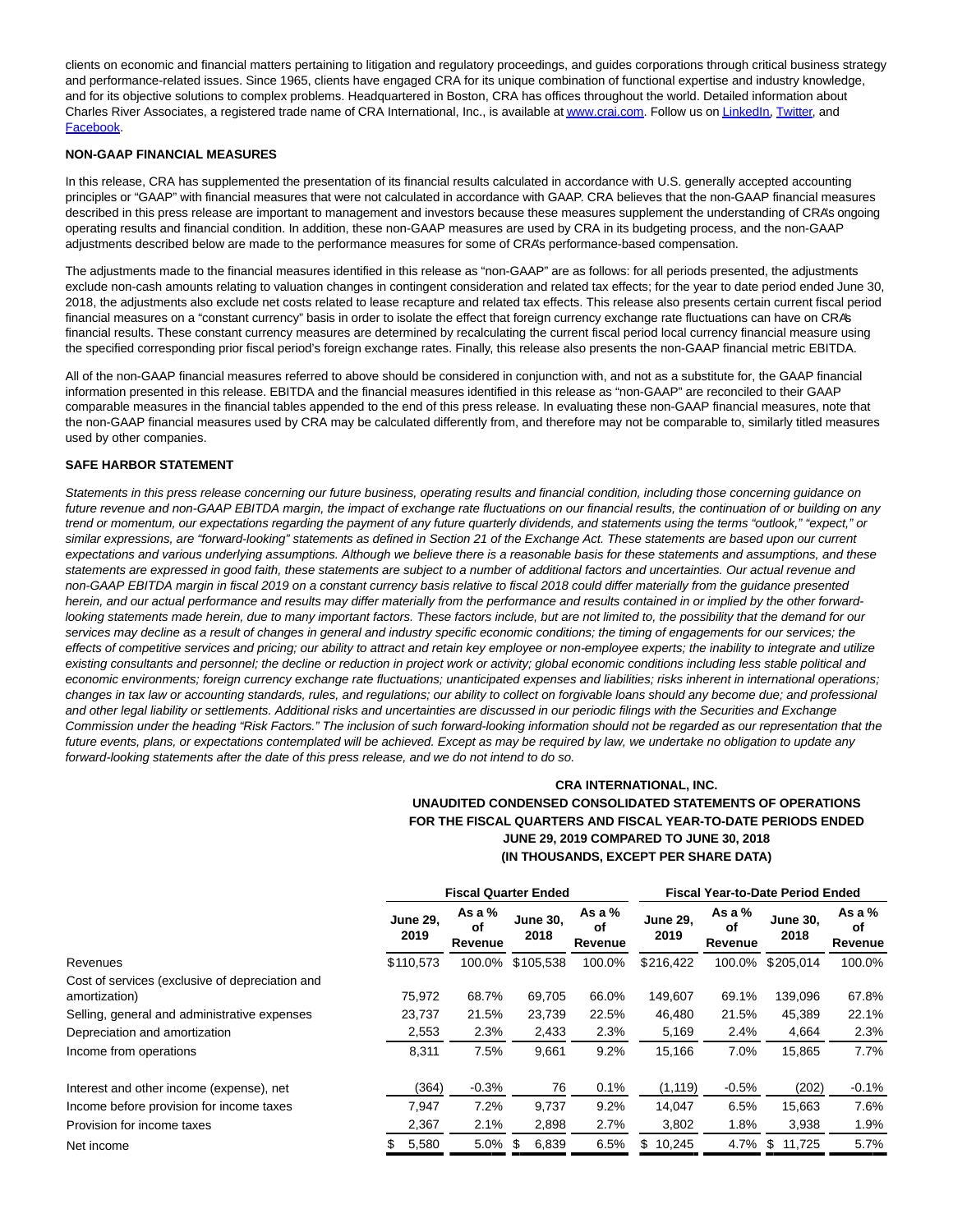Net Income per share:

| Basic                                          | 0.70  | 0.84  | 1.28<br>c<br>Ф | 1.43  |
|------------------------------------------------|-------|-------|----------------|-------|
| <b>Diluted</b>                                 | 0.68  | 0.79  | 1.23<br>Œ.     | 1.35  |
| Weighted average number of shares outstanding: |       |       |                |       |
| Basic                                          | 7,925 | 8,053 | 7.970          | 8,169 |
| <b>Diluted</b>                                 | 8,218 | 8,550 | 8,282          | 8,649 |

# **CRA INTERNATIONAL, INC. UNAUDITED RECONCILIATION OF NON-GAAP FINANCIAL MEASURES FOR THE FISCAL QUARTERS AND FISCAL YEAR-TO-DATE PERIODS ENDED JUNE 29, 2019 COMPARED TO JUNE 30, 2018 (IN THOUSANDS, EXCEPT PER SHARE DATA)**

|                                                                            | <b>Fiscal Quarter Ended</b> |                         |                         |    |                         |                                  |    | <b>Fiscal Year-to-Date Period Ended</b> |                         |                         |                           |  |  |  |
|----------------------------------------------------------------------------|-----------------------------|-------------------------|-------------------------|----|-------------------------|----------------------------------|----|-----------------------------------------|-------------------------|-------------------------|---------------------------|--|--|--|
|                                                                            |                             | <b>June 29,</b><br>2019 | As a %<br>оf<br>Revenue |    | <b>June 30,</b><br>2018 | As a $%$<br>оf<br><b>Revenue</b> |    | <b>June 29,</b><br>2019                 | As a %<br>οf<br>Revenue | <b>June 30,</b><br>2018 | As a $%$<br>οf<br>Revenue |  |  |  |
| Revenues                                                                   |                             | \$110,573               | 100.0%                  |    | \$105,538               | 100.0%                           |    | \$216,422                               | 100.0%                  | \$205,014               | 100.0%                    |  |  |  |
| Net income                                                                 | \$                          | 5,580                   | $5.0\%$ \$              |    | 6,839                   |                                  |    | 6.5% \$ 10,245                          | 4.7%                    | \$11,725                | 5.7%                      |  |  |  |
| Adjustments needed to reconcile GAAP net income to<br>non-GAAP net income: |                             |                         |                         |    |                         |                                  |    |                                         |                         |                         |                           |  |  |  |
| Non-cash valuation change in contingent<br>consideration                   |                             | 651                     | 0.6%                    |    | (1,739)                 | $-1.6%$                          |    | 434                                     | 0.2%                    | (1,846)                 | $-0.9%$                   |  |  |  |
| Net costs related to lease recapture                                       |                             |                         |                         |    |                         |                                  |    |                                         |                         | 555                     | 0.3%                      |  |  |  |
| Tax effect on adjustments                                                  |                             | (174)                   | $-0.2%$                 |    | 701                     | 0.7%                             |    | (116)                                   | $-0.1%$                 | 633                     | 0.3%                      |  |  |  |
| Non-GAAP net income                                                        | S                           | 6,057                   | 5.5%                    | \$ | 5,801                   | 5.5%                             |    | \$10,563                                | 4.9%                    | 11,067<br>S.            | 5.4%                      |  |  |  |
| Non-GAAP net Income per share:                                             |                             |                         |                         |    |                         |                                  |    |                                         |                         |                         |                           |  |  |  |
| Basic                                                                      | \$                          | 0.76                    |                         | \$ | 0.72                    |                                  | \$ | 1.32                                    |                         | 1.35<br>\$.             |                           |  |  |  |
| <b>Diluted</b>                                                             |                             | 0.73                    |                         |    | 0.67                    |                                  | \$ | 1.27                                    |                         | 1.27                    |                           |  |  |  |
| Weighted average number of shares outstanding:                             |                             |                         |                         |    |                         |                                  |    |                                         |                         |                         |                           |  |  |  |
| Basic                                                                      |                             | 7,925                   |                         |    | 8,053                   |                                  |    | 7,970                                   |                         | 8,169                   |                           |  |  |  |
| Diluted                                                                    |                             | 8,218                   |                         |    | 8,550                   |                                  |    | 8,282                                   |                         | 8,649                   |                           |  |  |  |

### **CRA INTERNATIONAL, INC.**

# **UNAUDITED RECONCILIATION OF NON-GAAP FINANCIAL MEASURES FOR THE FISCAL QUARTERS AND FISCAL YEAR-TO-DATE PERIODS ENDED JUNE 29, 2019 COMPARED TO JUNE 30, 2018 (IN THOUSANDS)**

|                                                                            | <b>Fiscal Quarter Ended</b> |                         |                           |      |                         |                           | <b>Fiscal Year-to-Date Period Ended</b> |                         |                           |                         |                         |  |  |
|----------------------------------------------------------------------------|-----------------------------|-------------------------|---------------------------|------|-------------------------|---------------------------|-----------------------------------------|-------------------------|---------------------------|-------------------------|-------------------------|--|--|
|                                                                            |                             | <b>June 29.</b><br>2019 | As a $%$<br>οf<br>Revenue |      | <b>June 30,</b><br>2018 | As a $%$<br>οf<br>Revenue |                                         | <b>June 29.</b><br>2019 | As a $%$<br>оf<br>Revenue | <b>June 30,</b><br>2018 | As a %<br>οf<br>Revenue |  |  |
| Revenues                                                                   |                             | \$110,573               | 100.0%                    |      | \$105,538               | 100.0%                    |                                         | \$216,422               | 100.0%                    | \$205,014               | 100.0%                  |  |  |
| Net Income                                                                 | \$                          | 5,580                   | 5.0%                      | - \$ | 6,839                   | 6.5%                      |                                         | \$10,245                | 4.7%                      | \$11,725                | $5.7\%$                 |  |  |
| Adjustments needed to reconcile GAAP net income to<br>non-GAAP net income: |                             |                         |                           |      |                         |                           |                                         |                         |                           |                         |                         |  |  |
| Non-cash valuation change in contingent<br>consideration                   |                             | 651                     | 0.6%                      |      | (1,739)                 | $-1.6%$                   |                                         | 434                     | 0.2%                      | (1,846)                 | $-0.9%$                 |  |  |
| Net costs related to lease recapture                                       |                             |                         |                           |      |                         |                           |                                         |                         |                           | 555                     | 0.3%                    |  |  |
| Tax effect on adjustments                                                  |                             | (174)                   | $-0.2%$                   |      | 701                     | 0.7%                      |                                         | (116)                   | $-0.1\%$                  | 633                     | 0.3%                    |  |  |
| Non-GAAP net income                                                        |                             | 6,057                   | 5.5%                      | -\$  | 5,801                   | 5.5%                      | \$                                      | 10,563                  | 4.9%                      | S.<br>11,067            | 5.4%                    |  |  |
| Adjustments needed to reconcile non-GAAP net income<br>to non-GAAP EBITDA: |                             |                         |                           |      |                         |                           |                                         |                         |                           |                         |                         |  |  |
| Interest expense, net                                                      |                             | 519                     | 0.5%                      |      | 301                     | 0.3%                      |                                         | 530                     | 0.2%                      | 338                     | 0.2%                    |  |  |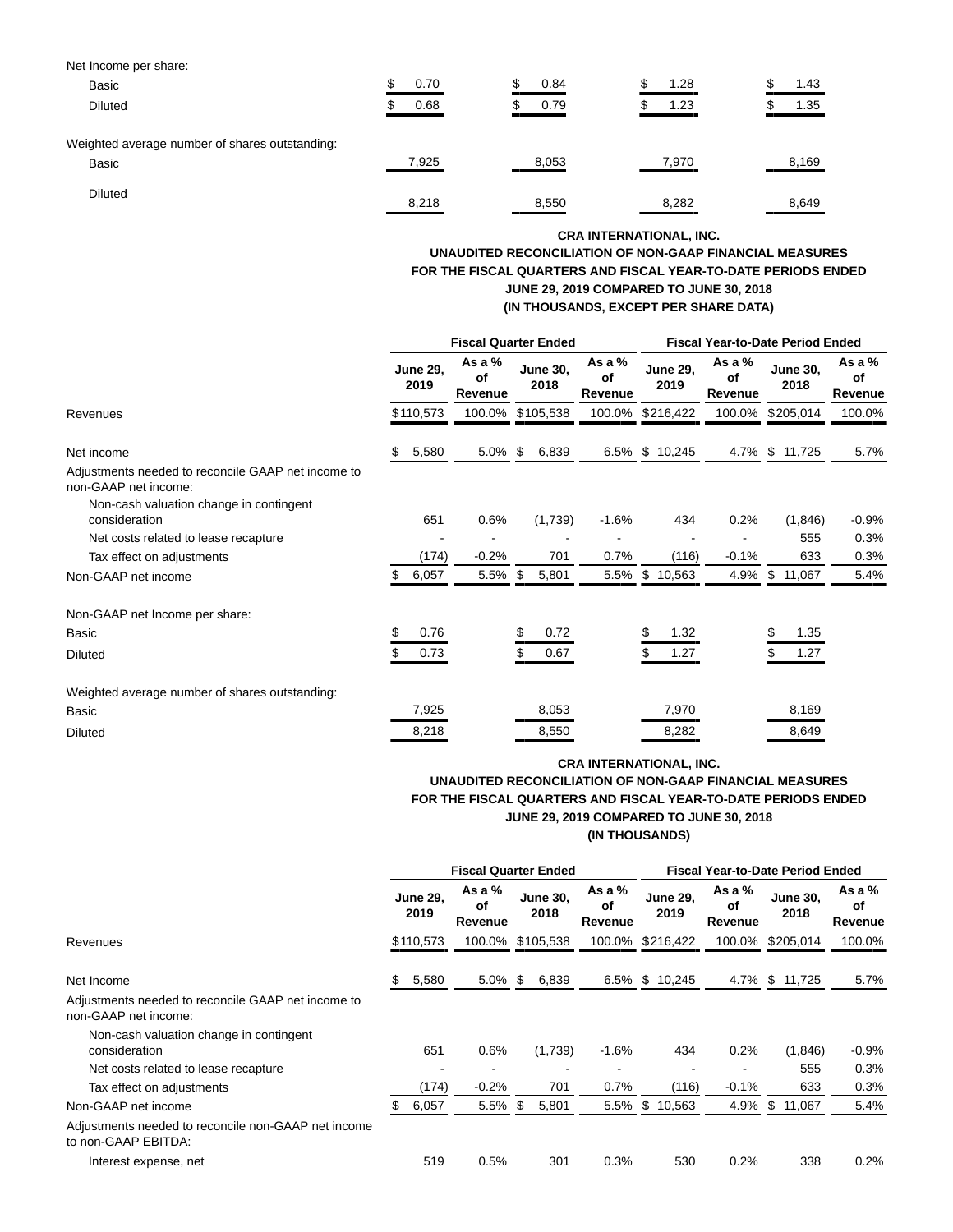| Provision for income taxes    | 2.541    | 2.3% | 2.197           | $2.1\%$ | 3.918           | $1.8\%$ | 3.305          | 1.6%    |
|-------------------------------|----------|------|-----------------|---------|-----------------|---------|----------------|---------|
| Depreciation and amortization | 2.553    | 2.3% | 2.433           | 2.3%    | 5.169           | 2.4%    | 4.664          | $2.3\%$ |
| Non-GAAP EBITDA               | \$11.670 |      | 10.6% \$ 10.732 |         | 10.2% \$ 20.180 |         | 9.3% \$ 19.374 | $9.5\%$ |

# **CRA INTERNATIONAL, INC. UNAUDITED CONDENSED CONSOLIDATED BALANCE SHEETS (In thousands)**

|                                                |              | June 29, December 29, |
|------------------------------------------------|--------------|-----------------------|
|                                                | 2019         | 2018                  |
| <b>Assets</b>                                  |              |                       |
| Cash and cash equivalents                      | \$15,588     | - \$<br>38,028        |
| Accounts receivable and unbilled services, net | 132,097      | 130,585               |
| Other current assets                           | 17,773       | 12,527                |
| Total current assets                           | 165,458      | 181,140               |
| Property and equipment, net                    | 52,003       | 48,088                |
| Goodwill and intangible assets, net            | 95,369       | 96,054                |
| Right-of-use assets                            | 114,704      |                       |
| Other assets                                   | 58,393       | 45,564                |
| <b>Total assets</b>                            | \$485,927 \$ | 370,846               |
| Liabilities and shareholders' equity           |              |                       |
| Accounts payable                               | \$21,486     | -\$<br>21,938         |
| Accrued expenses                               | 72,394       | 108,233               |
| Revolving line of credit                       | 41,000       |                       |
| Current portion of lease liabilities           | 10,898       |                       |
| Other current liabilities                      | 7,015        | 12,326                |
| <b>Total current liabilities</b>               | 152,793      | 142,497               |
| Non-current portion of lease liabilities       | 127,281      |                       |
| Other non-current liabilities                  | 10,973       | 31,877                |
| <b>Total liabilities</b>                       | 291,047      | 174,374               |
| Total shareholders' equity                     | 194,880      | 196,472               |
| Total liabilities and shareholders' equity     | \$485,927    | \$<br>370,846         |

### **CRA INTERNATIONAL, INC.**

# **UNAUDITED CONDENSED CONSOLIDATED STATEMENTS OF CASH FLOWS**

(In thousands)

|                                                                               | <b>Fiscal Year-to-Date Period Ended</b> |                         |    |                         |  |
|-------------------------------------------------------------------------------|-----------------------------------------|-------------------------|----|-------------------------|--|
|                                                                               |                                         | <b>June 29,</b><br>2019 |    | <b>June 30,</b><br>2018 |  |
| Operating activities:                                                         |                                         |                         |    |                         |  |
| Net income                                                                    | \$                                      | 10,245                  | \$ | 11,725                  |  |
| Adjustments to reconcile net income to net cash used in operating activities: |                                         |                         |    |                         |  |
| Non-cash items, net                                                           |                                         | 11,611                  |    | 11,090                  |  |
| Accounts receivable and unbilled services                                     |                                         | (1,068)                 |    | (14, 179)               |  |
| Working capital items, net                                                    |                                         | (66,897)                |    | (41,437)                |  |
| Net cash used in operating activities                                         |                                         | (46, 109)               |    | (32, 801)               |  |
| Investing activities:                                                         |                                         |                         |    |                         |  |
| Purchases of property and equipment                                           |                                         | (3,904)                 |    | (8,939)                 |  |
| Net cash used in investing activities                                         |                                         | (3,904)                 |    | (8,939)                 |  |
| Financing activities:                                                         |                                         |                         |    |                         |  |
| Issuance of common stock, principally stock option exercises                  |                                         | 1,526                   |    | 916                     |  |
| Borrowings under revolving line of credit                                     |                                         | 50,000                  |    | 30,161                  |  |
| Repayments under line of credit                                               |                                         | (9,000)                 |    | (8,802)                 |  |